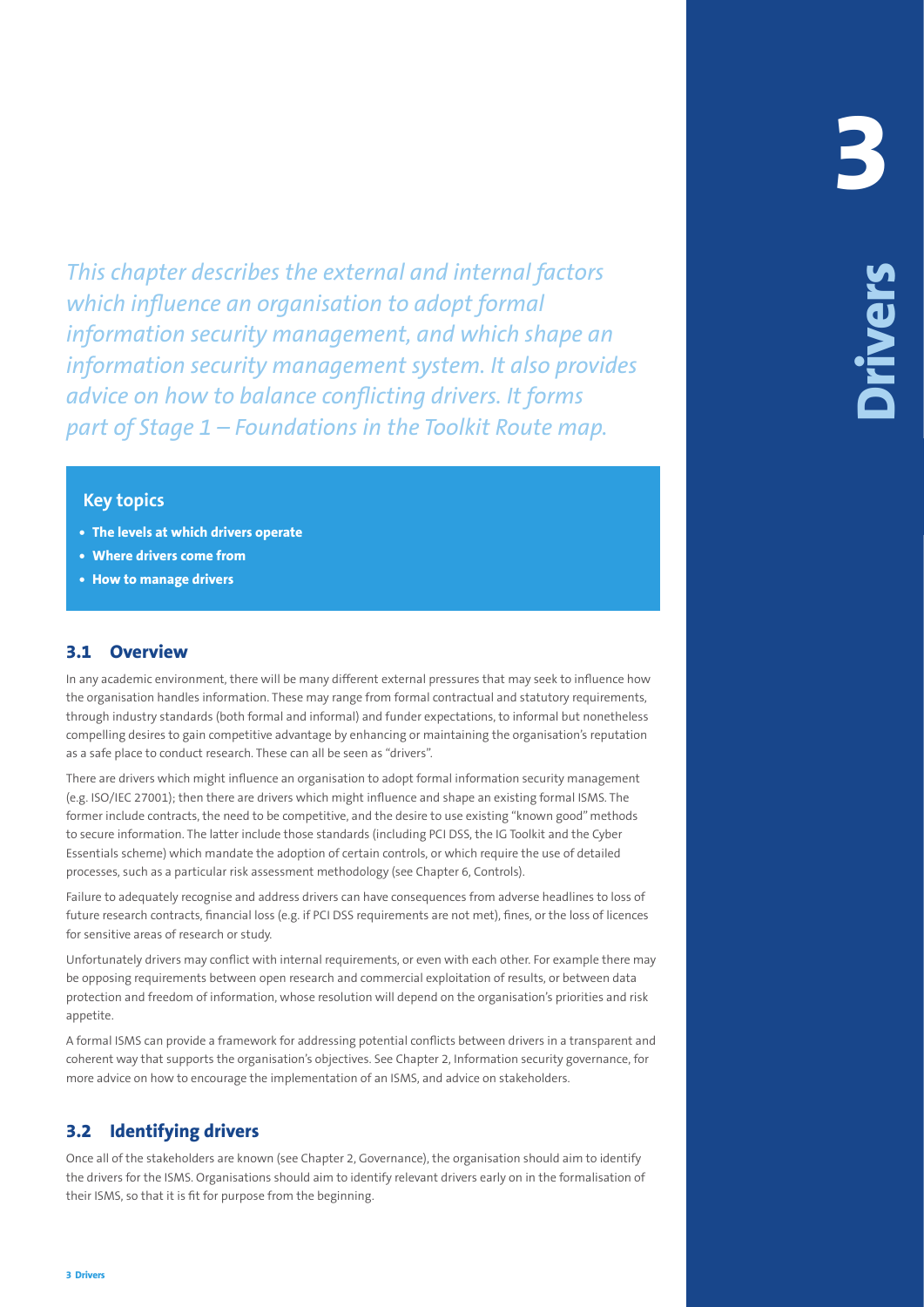In any organisation, it is likely that the work of managing the impact of external drivers will be spread across multiple departments. For example, DPA and FOIA compliance may be managed by the Legal department, while Finance handles PCI DSS, the Medical School addresses the IG Toolkit, and the IT department, along with Estates, manages the business continuity plan. See Chapter 8, Roles and competencies, for more on this subject.

The table below provides a sample of different types of drivers, and indicates how specific and granular they are.

#### **Table 1: Types of Driver**

| <b>Driver</b>                                                                 | <b>Internal or</b><br>external? | <b>Issues addressed by driver</b>                                                                                                                                     | <b>Type of driver</b>                                                               |
|-------------------------------------------------------------------------------|---------------------------------|-----------------------------------------------------------------------------------------------------------------------------------------------------------------------|-------------------------------------------------------------------------------------|
| Data Protection Act 1998<br>(DPA)                                             | External                        | Publication of, or damage<br>to: personal data; inaccurate<br>personal data; personal<br>data used for unapproved<br>purposes; personal data<br>retained for too long | Legislation<br>High-level principles                                                |
| Research contracts                                                            | External                        | Loss, publication, or damage<br>to sensitive research data.                                                                                                           | Contractual obligation varies:<br>mostly high level, referencing<br>other standards |
| Business advantage                                                            | Internal                        | Loss of contracts, staff and<br>students to competitors                                                                                                               | <b>Business policy</b><br>High level direction from top<br>management               |
| Risk management                                                               | Internal                        | Inconsistent, inappropriate<br>and ineffective controls which<br>waste money and do not<br>protect the organisation                                                   | <b>Business policy</b><br>High level direction from top<br>management               |
| <b>Cyber Essentials</b><br>Standard, Top 20 Cyber-<br>security controls, etc. | External                        | Compromise of insecure<br>computers through malware<br>or "hacking", focussing on<br>likely routes and commonly<br>neglected technical measures                       | Good practice guidance<br>Granular specifications                                   |
| The organisation's<br><b>Business Continuity Plan</b>                         | Internal                        | Damage to operations during<br>a natural disaster or systems<br>failure                                                                                               | <b>Business policy</b><br>Granular specifications                                   |
| <b>Information Governance</b><br>Toolkit (IGT)                                | External                        | Insecure storage and use of<br>medical data                                                                                                                           | Contractual obligation<br>Granular specifications and<br>high level content         |
| Anti-terrorism legislation                                                    | External                        | Access by terrorists to certain<br>research areas and equipment                                                                                                       | Legislation<br>High level principles                                                |
| Payment Card Industries<br>Data Security Standard<br>(PCI DSS)                | External                        | Fraud through theft of credit<br>and debit card data                                                                                                                  | Contractual obligation<br>Granular and prescriptive                                 |
| ISO/IEC 27001                                                                 | External                        | Inconsistent approach to<br>security; ineffective measures;<br>recurring incidents; inability to<br>demonstrate due diligence                                         | Good practice standard<br>High level guidance and<br>principles                     |
| IT Infrastructure Library<br>(ITIL) and ISO/IEC<br>20000-1                    | External                        | Inconsistent and expensive IT<br>support                                                                                                                              | Good practice guidance<br>High level guidance and<br>principles                     |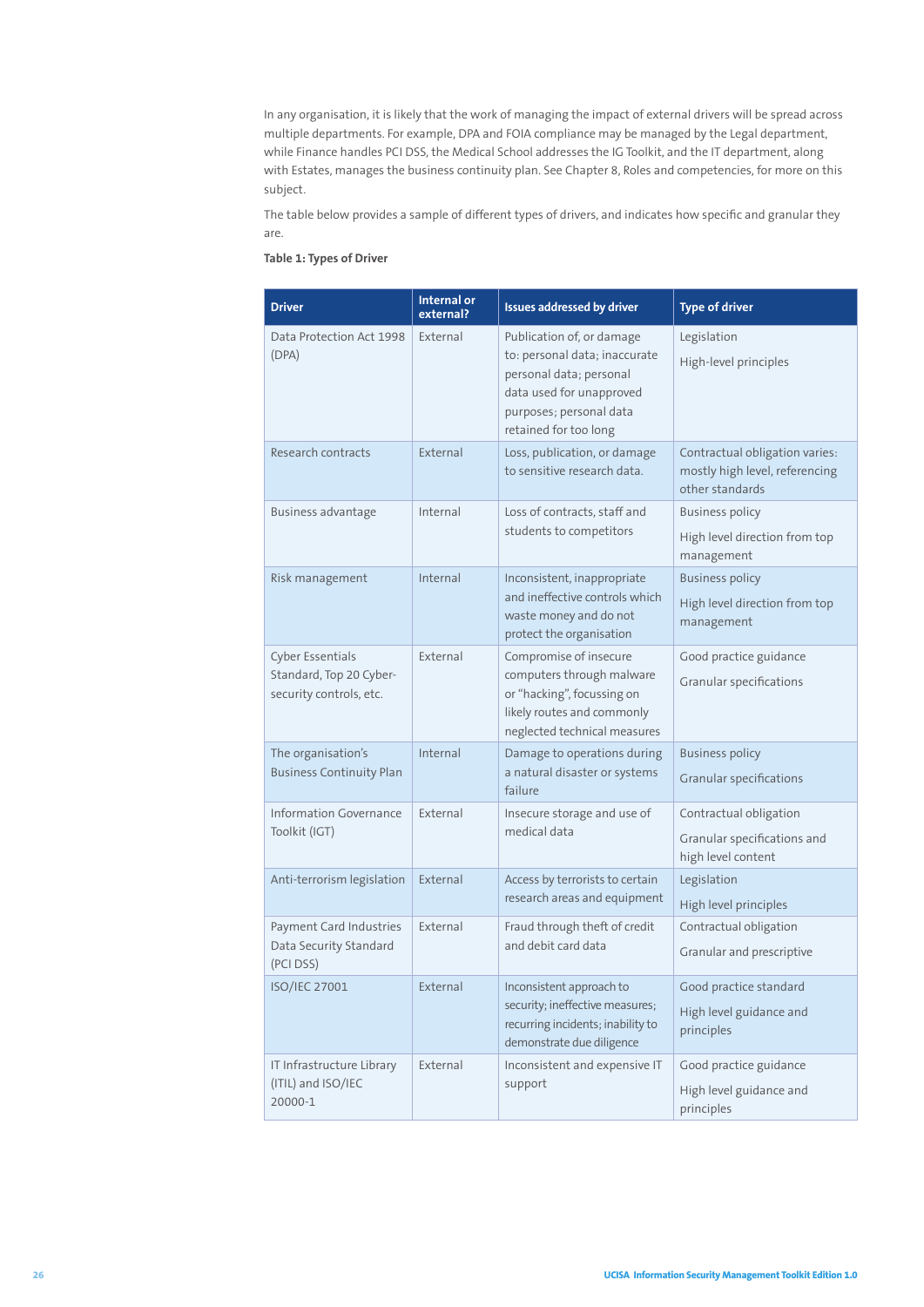## **3.3 Identifying requirements**

Drivers may determine requirements directly or indirectly. Wherever the requirements come from, it is unlikely that all requirements will apply to all systems. Decisions as to which requirements apply to which systems should be justifiable, and should be based on an assessment of risk against the overall objectives of the organisation and the ISMS (see Chapter 5, Risk assessment). This should be appropriately documented and available for inspection if challenged, e.g. during an audit.

Different stakeholders may have different (possibly conflicting) requirements, in which case the primary stakeholders need to agree which requirements are considered to be in scope.

### **3.4 Continual monitoring of drivers**

A common mistake which can be made at the point of setting up an ISMS is to assume that it will be possible to identify all drivers and sources of requirements at an early stage. The organisation may make a huge master list of drivers and requirements, use this to identify controls, implement controls, and then believe that all will be well thereafter. Leaving out the issue that not all of the relevant drivers may be known when the ISMS is set up, it is inevitable that not only will new drivers arise, but that existing drivers may change, or cease to be of relevance (also see Chapter 6, Controls, for more information).

A full lifecycle approach to external drivers is therefore required (see Chapter 12, Continual improvement). This should be linked to organisational change processes (e.g. the project management process, strategic planning process, and research funding process) so that changes to drivers can be identified and assessed in good time i.e. before any formal commitments are made by the organisation. It may be possible to extend existing change management processes to cover the activities described in this chapter.

The organisation should develop a standard process for assessment of requirements provided by a new, changed, or retired driver.

A new driver should be assessed to determine whether it is indeed relevant and appropriate; the correct role in the organisation should provide this verification. This step reduces the risk of inappropriate drivers being included, and of inconsistency within organisations where multiple areas are running semi-independent information security management systems. Equally, changed and retired drivers should be ratified.

#### **Summary**

- Drivers can operate at a very high level (e.g. organisational reputation), or be very granular in their level of detail (e.g. researcher reputation)
- Drivers can be internal (e.g. responsibility to students and staff), but are often external (e.g. the Information Governance Toolkit)
- Managing the impact of drivers is an iterative process